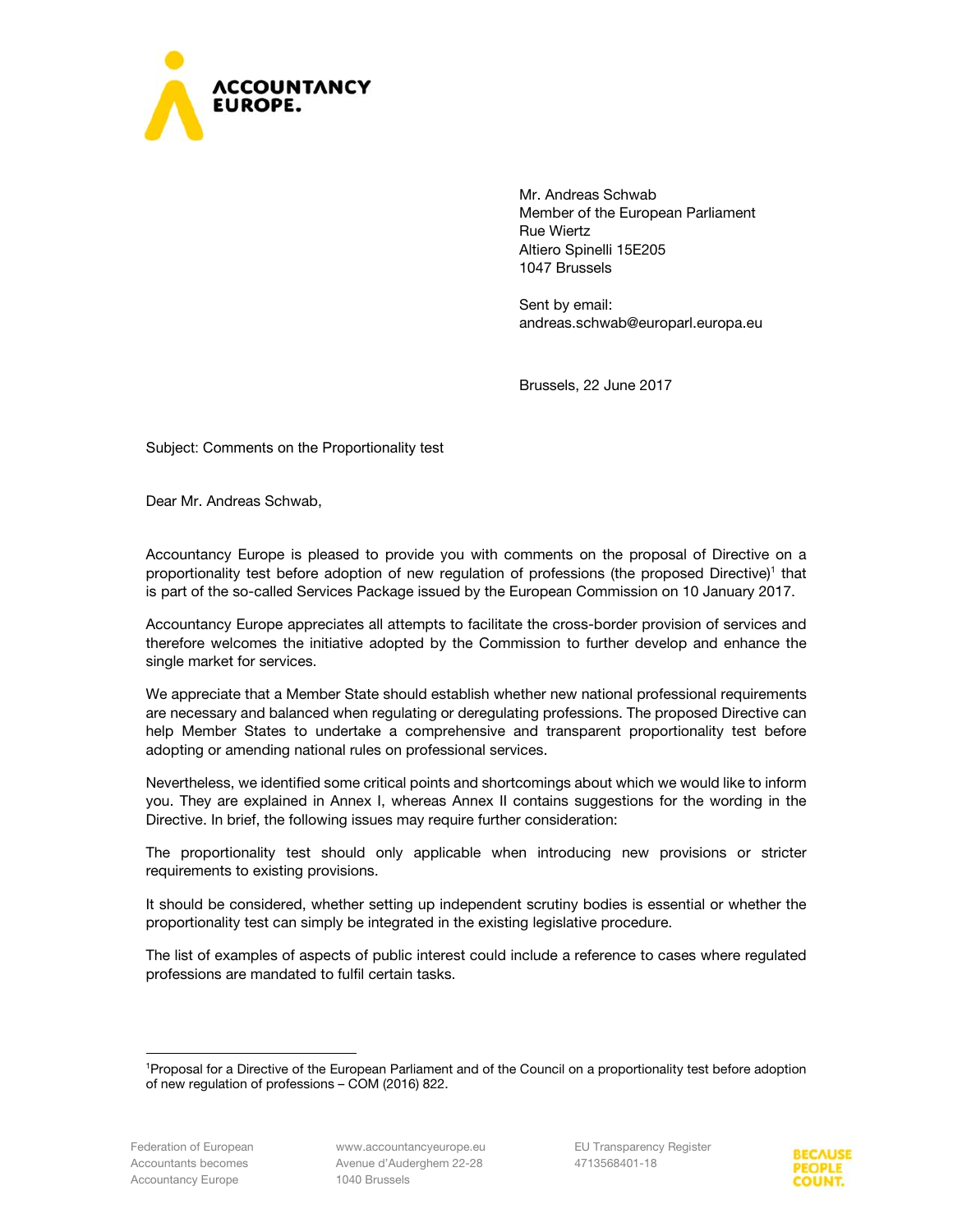Member States should consider the cumulative effects of national rules when assessing their necessity and proportionality, but it could be considered whether this needs to be enshrined in EU law.

Informing and consulting citizens, service recipients, representative associations and relevant stakeholders in the legislative process is good practice, but it could be considered whether a reference to interested parties with relevant expertise and experience is useful.

We will be pleased to provide any clarification that may be required.

Sincerely,

 $\sqrt{rr}$  of  $-6$ 

President **Chief Executive** 

Edelfried Schneider Olivier Boutellis-Taft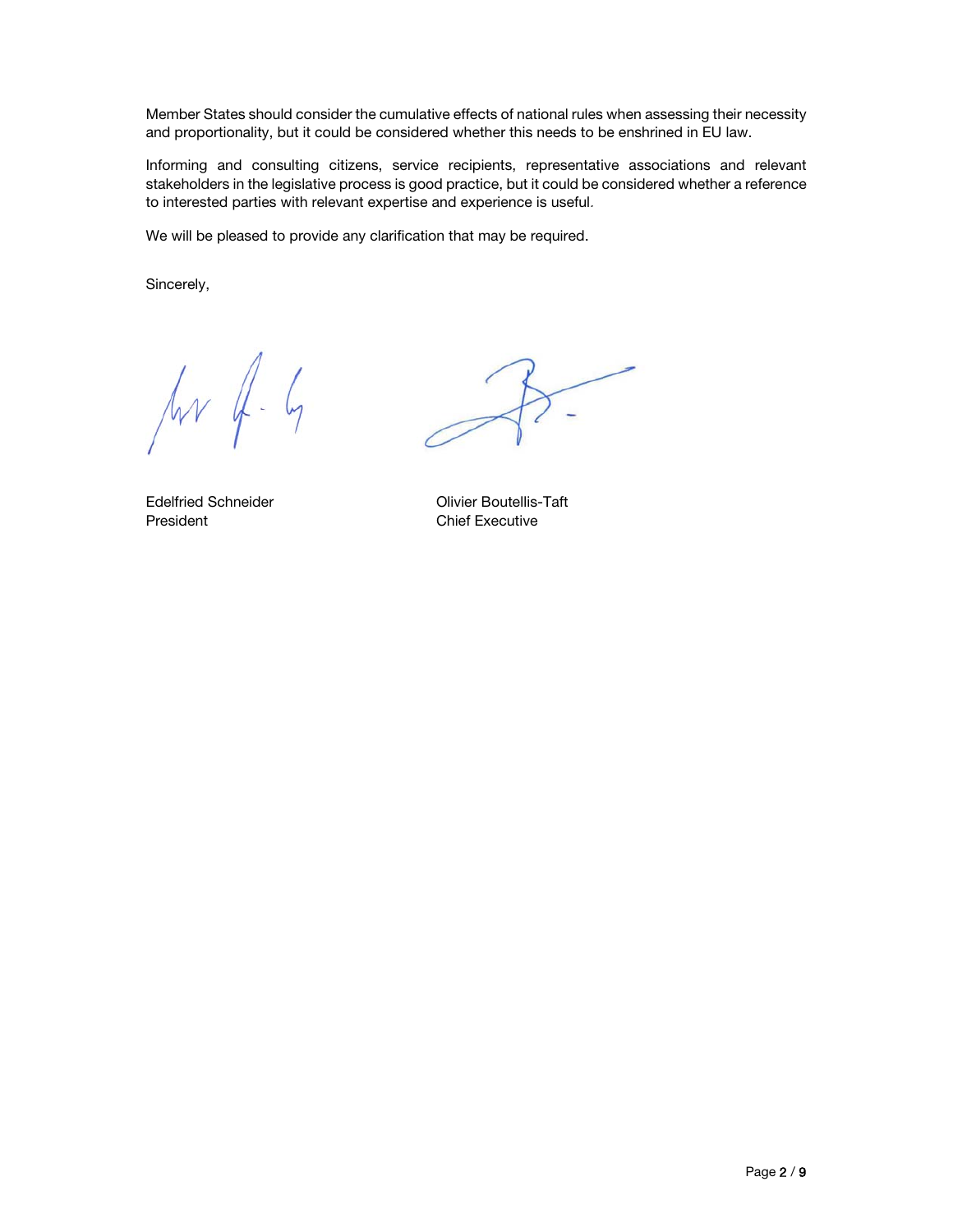## 1. **Proportionality test when amending existing provisions**

The Commission wants Member States to apply the proportionality test not only prior to introducing new provisions that restrict access to regulated professions but also when amending existing ones.

In order to meet the objective of the Directive, i.e. to prevent Member States from creating disproportionate rules, it should be clarified that "amending" existing rules means "tightening" them. Member States might amend existing legislation with a neutral or alleviating result. Those cases are beyond the objective of the directive and should not be covered by EU legislation.

# 2. **Independent scrutiny bodies**

The Commission wants Member States to involve "independent scrutiny bodies" in the proportionality assessment (article 4 para 5 of the proposed Directive). Since the assessment of proportionality is regularly part of a national legislative procedure, the proposed Directive does not explain what kind of scrutiny body is meant as an addition to the democratically legitimated legislator. Other bodies than bodies of the democratically legitimated legislator should not interfere in the legislative process (unless the legislator deliberately invites additional scrutiny bodies to participate in the process). The reference to the scrutiny bodies should therefore be deleted.

# 3. **Protection of legal relationships as aspects of public interest**

The list of examples of aspects of public interest in article 5 para 2 of the proposed Directive should explicitly include the protection of legal relationships in general. Regulated professions are often mandated by law to fulfil certain tasks to protect legal relationships in general and, thus, the public in general; they are mostly not designed to protect particular groups of interested parties such as consumers or investors.

# 4. **Cumulative effect of restrictions**

The Commission wants Member States to consider the cumulative effect of national rules when assessing their necessity and proportionality (article 6 para 2 lit. k and para 4 of the proposed Directive).

In our view, this proposal exceeds the EU's competence for similar reasons as set out in 1. An assessment of cumulative effects would lead to an assessment of national rules which are either independent of EU law or compatible with it. These national rules are, thus, beyond the EU Commission's and the EU legislators' reach. We would, therefore, request to delete article 6 para 2 lit. k and para 4 of the proposed Directive.

# 5. **Public information**

The Commission requests that Member States shall inform citizens, service recipients, representative associations and relevant stakeholders other than the members of the profession before introducing new provisions (article 7 of the proposed Directive). In order to have an informed and efficient discussion in the course of the national legislative procedure, the group of consulted interested parties should be limited to those with relevant expertise and experience.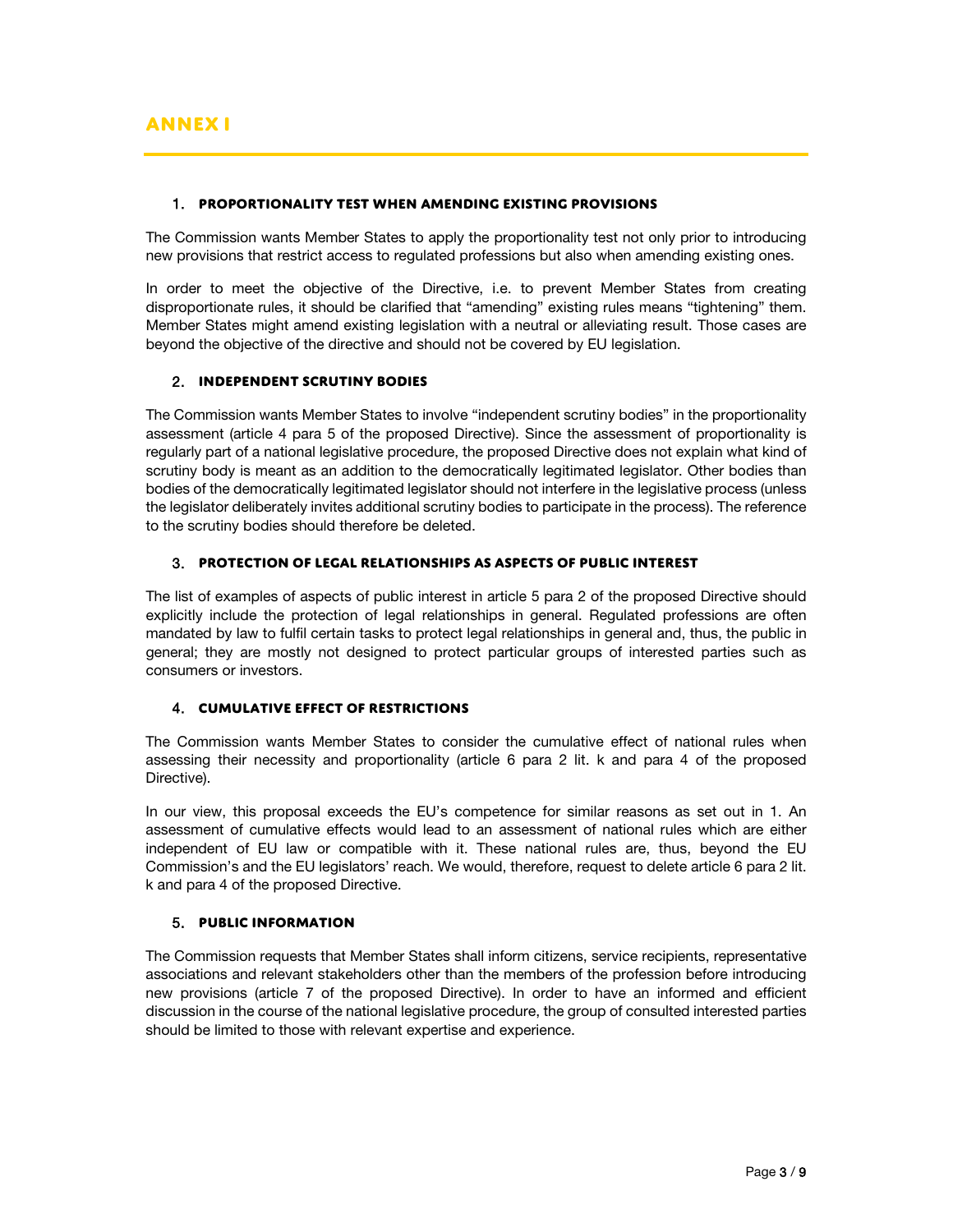# **Annex II**

Proposal for a Directive of the European Parliament and of the Council on a proportionality test before adoption of new regulation of professions – COM (2016)822

# *Recital 10*

**Text proposed by the Commission Manufacture Amendment** *(10) It is appropriate to monitor the proportionality of the provisions restricting access to or pursuit of regulated professions on a regular basis and with a frequency appropriate to the regulation concerned. A review of the proportionality of restrictive national legislation in the area of regulated professions should be based not only on the objective of that legislation at the time of its adoption, but also on the effects of the legislation, assessed after its adoption. The assessment of the proportionality of the national legislation should be based on developments found to have occurred in the area since the legislation was adopted.* 

*deleted* 

*Justification* 

*A recurring review of national statutory rules for liberal professions exceeds the scope of application of this proposal for a directive and the competence of the EU.* 

### *Recital 19*

### **Text proposed by the Commission Commission Amendment**

(19) Member States should carry out a comparison between the national measure at issue and the alternative and less restrictive solutions that would allow the same objective to be attained but would impose fewer restrictions. Where the measures are justified by consumer protection and where the risks identified are limited to the relationship between the professional and the consumer without negatively affecting third parties, the objective could be attained by less restrictive means than reserving activities to professionals, such as protection of the professional title or enrolment on a professional register. *Regulation by way of reserved activities should be used only in cases where the measures aim at preventing a risk of serious harm to public interest objectives.*

(19) Member States should carry out a comparison between the national measure at issue and the alternative and less restrictive solutions that would allow the same objective to be attained but would impose fewer restrictions. Where the measures are solely justified by consumer protection and where the risks identified are limited to the relationship between the professional and the consumer without negatively affecting third parties or other legal relationships, the objective could be attained by less restrictive means, such as protection of the professional title or enrolment on a professional register.

### *Justification*

*Statutory rules for activities that are reserved to a particular profession ("reserved activity") serve the purpose of protecting legal relations. This is one specific aspect of public interest and based on a legal mandate. This recital is too limited to consumer protection and does not cover appropriately the entire purpose of reserved activities. In addition, the recital – in contrast to the corresponding Article 6, para. 3 – only relates to reserved activities.* 

### *Recital 20*

**Text proposed by the Commission Manufacture Amendment** *(20) The national authorities should carry out a global assessment of the circumstances in which the restrictive measure is adopted and implemented and examine in particular the* 

deleted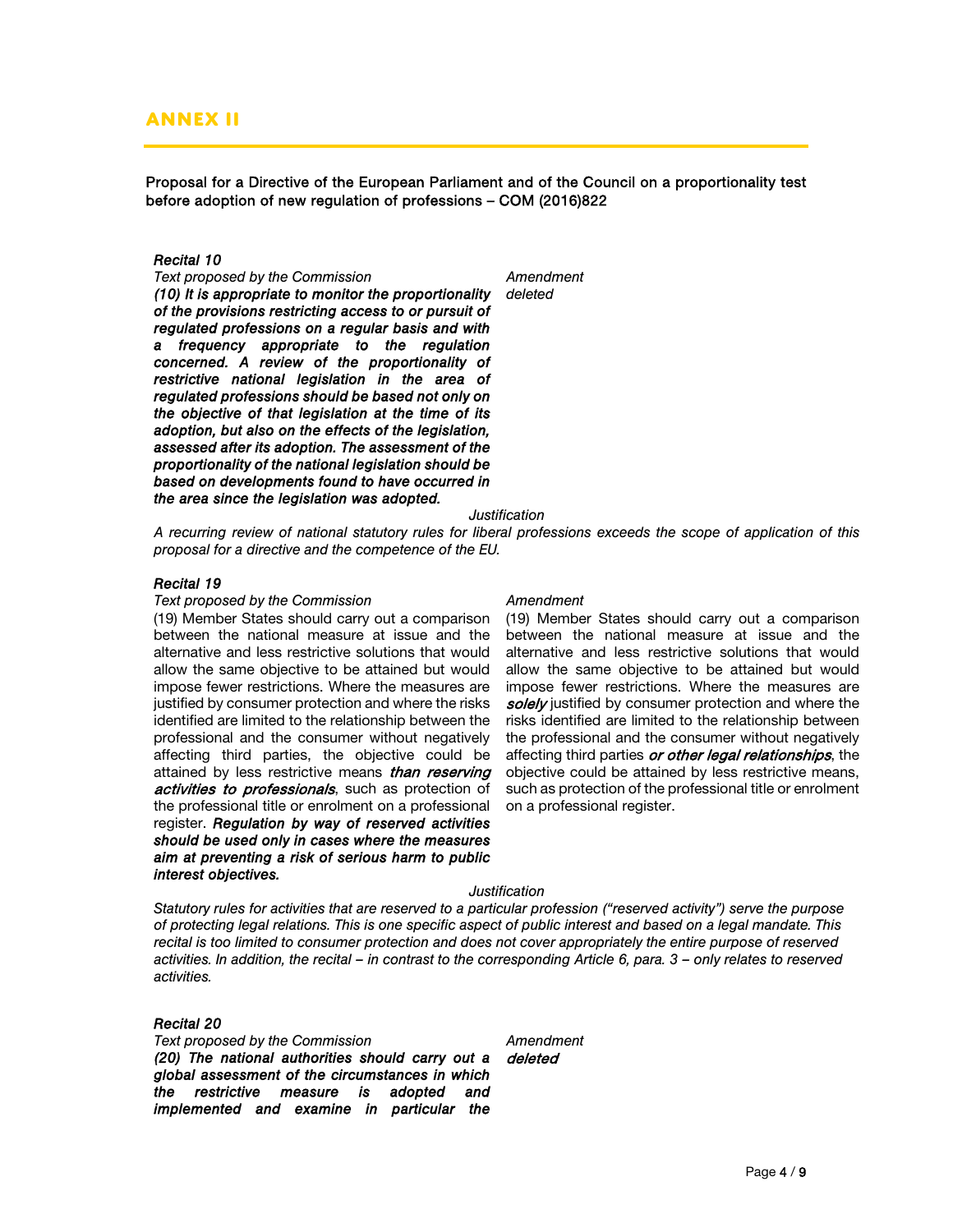*cumulative effect of imposing several requirements in addition to the specific professional qualification. The taking-up and pursuit of certain activities may be conditional on complying with certain provisions such as rules relating to the organisation of the profession, compulsory membership of a professional body, professional ethics, supervision and liability. Therefore, when assessing the cumulative effect of the measures, the competent authorities should also take into account other existing requirements, such as continuous professional development, compulsory chamber membership, registration or authorisation schemes, quantitative restrictions, specific legal form requirements and shareholding requirements, territorial restrictions, multidisciplinary restrictions and incompatibility rules, requirements concerning insurance cover as well as language knowledge requirements, to the extent necessary to practise the profession. A measure introduced by a Member State cannot be regarded as necessary to achieve the objective pursued if it essentially duplicates requirements which have already been introduced in the context of other rules or procedures.* 

# *Justification*

*Recital 20 corresponds to Article 6, Paragraph 2 (k) and Paragraph 4, whose deletion is recommended. For a cumulative consideration existing national and EU-compatible rules are to be taken into account, therefore Article 6, Paragraph 2 (k) exceeds the scope of application of this proposal for a directive. In addition, the member states' legislators should obviously consider any new professional regulations in a broader regulatory context.*  The evaluation of the overall context including the consideration of existing rules in the course of national *legislative procedures falls under the responsibilities of the members states.* 

## *Recital 21*

**Text proposed by the Commission Commission Amendment** 

(21) It is essential for the proper functioning of the internal market to ensure that Member States provide information to *citizens*, representative associations or other relevant stakeholders before introducing new measures restricting access to or pursuit of regulated professions and give them the opportunity to make known their views.

 (21) It is essential for the proper functioning of the internal market to ensure that Member States provide information to representative associations or other relevant stakeholders before introducing new measures restricting access to or pursuit of regulated professions and give them the opportunity to make known their views.

*Justification* 

*For an informed debate within the legislative procedure, the group of addressees shall be restricted to those with a relevant expertise and relevant experience.* 

# *Article 4 – paragraph 1*

**Text proposed by the Commission Manufacture Amendment** 

1. Member States shall ensure that before introducing new legislative, regulatory or administrative provisions restricting access to or pursuit of regulated professions, or **amending** existing ones, the relevant competent authorities undertake an assessment of their proportionality in accordance with the rules laid down in this Directive.

1. Member States shall ensure that before introducing new legislative, regulatory or administrative provisions restricting access to or pursuit of regulated professions, or *tightening* existing ones, the relevant competent authorities undertake an assessment of their proportionality in accordance with the rules laid down in this Directive.

*Justification*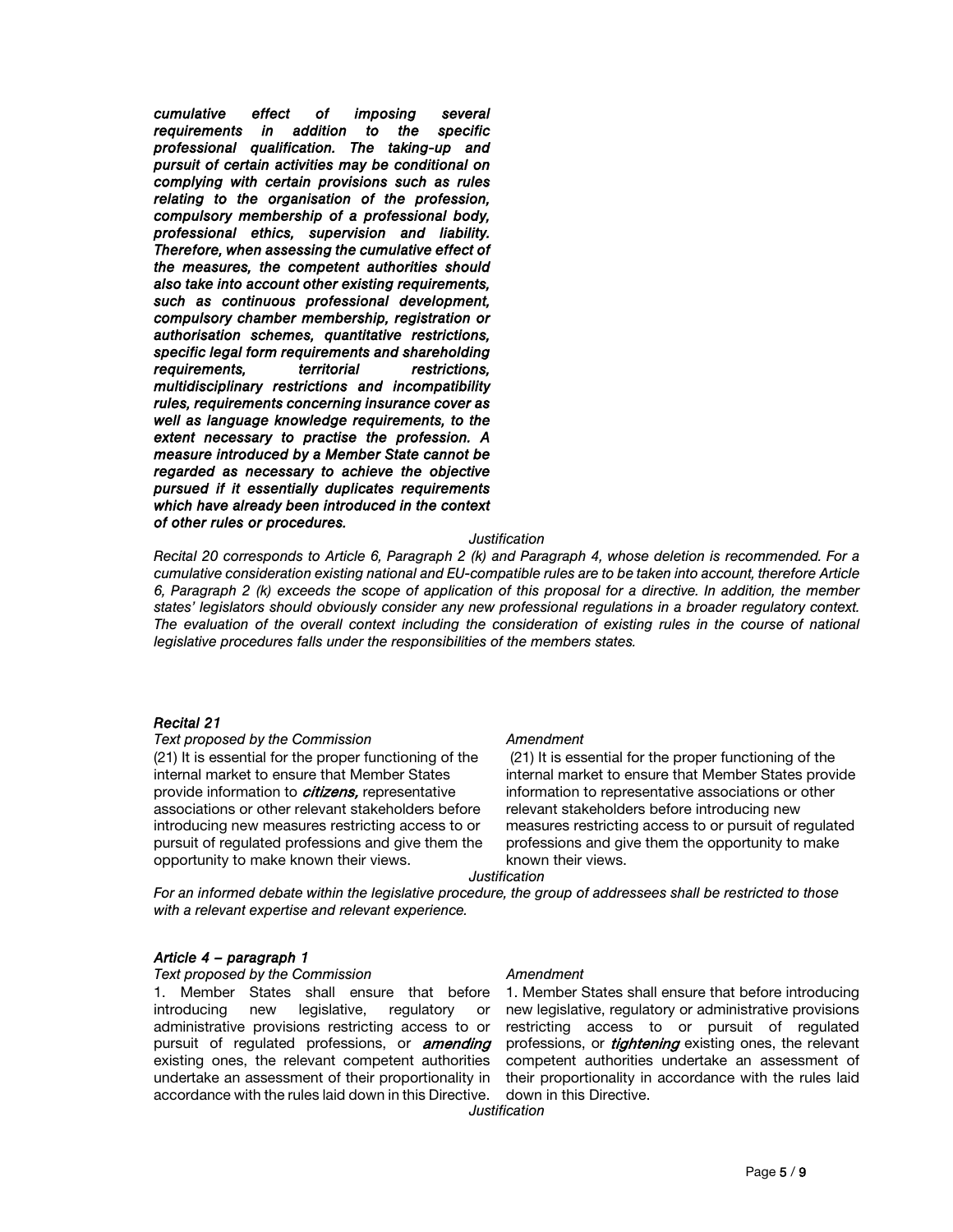*It is not within the responsibility of the EU to review existing rules of the profession which are in compliance with EU rules. A review of new rules should be restricted to rules that further limit access to the profession; only these could intensify internal market barriers and would therefore fall under the control competence of the EU.* 

## *Article 5 – paragraph 1*

**Text proposed by the Commission Manufacture Amendment** 1. Member States shall ensure that legislative, regulatory or administrative provisions restricting access to or pursuit of regulated professions they intend to introduce and **amendments** they intend to make to existing provisions are justified by public interest objectives.

1. Member States shall ensure that legislative, regulatory or administrative provisions restricting access to or pursuit of regulated professions they intend to introduce and *tightenings* they intend to make to existing provisions are justified by public interest objectives.

*Justification* 

*It is not within the responsibility of the EU to review existing rules of the profession which are in compliance with EU rules. A review of new rules should be restricted to rules that further limit access to the profession; only these could intensify internal market barriers and would therefore fall under the control competence of the EU.* 

# *Article 5 – paragraph 2*

## **Text proposed by the Commission Commission Amendment**

2. The relevant competent authorities shall consider in particular whether those provisions are objectively justified on the basis of public policy, public security or public health, or by overriding reasons in the public interest, such as preserving the financial equilibrium of the social security system, the protection of consumers, recipients of services and workers, the safeguarding of the proper administration of justice, fairness of trade transactions, combating fraud and prevention of tax evasion and avoidance, road safety, the protection of the environment and the urban environment, the health of animals, intellectual property, the safeguarding and conservation of the national historic and artistic heritage, social policy objectives and cultural policy objectives.

2. The relevant competent authorities shall consider in particular whether those provisions are objectively justified on the basis of public policy, public security or public health, or by overriding reasons in the public interest, such as preserving the financial equilibrium of the social security system, the protection of consumers, recipients of services and workers, the protection of other legal relationships, the safeguarding of the proper administration of justice, fairness of trade transactions, combating fraud and prevention of tax evasion and avoidance, road safety, the protection of the environment and the urban environment, the health of animals, intellectual property, the safeguarding and conservation of the national historic and artistic heritage, social policy objectives and cultural policy objectives.

## *Justification*

*Rules of the professions shall primarily protect legal transactions, because members of regulated professions provide special services, and are by law entrusted with legal transactions. Therefore, the protection of legal transactions should explicitly be mentioned as an objective of public interest in secondary legislation.* 

# *Article 6 – paragraph 1*

## **Text proposed by the Commission Amendment**

1. Before introducing new legislative, regulatory or administrative provisions restricting access to or pursuit of regulated professions, or **amending** existing ones, Member States shall assess whether those provisions are necessary and suitable for securing the attainment of the objective pursued and do not go beyond what is necessary to attain that objective.

1. Before introducing new legislative, regulatory or administrative provisions restricting access to or pursuit of regulated professions, or *tightening* existing ones, Member States shall assess whether those provisions are necessary and suitable for securing the attainment of the objective pursued and do not go beyond what is necessary to attain that objective.

## *Justification*

*It is not within the responsibility of the EU to review existing rules of the profession which are in compliance with EU rules. A review of new rules should be restricted to rules that further limit access to the profession; only these could intensify internal market barriers and would therefore fall under the control competence of the EU.* 

# *Article 6 – paragraph 2 – (k)*

**Text proposed by the Commission 6 amendment commission**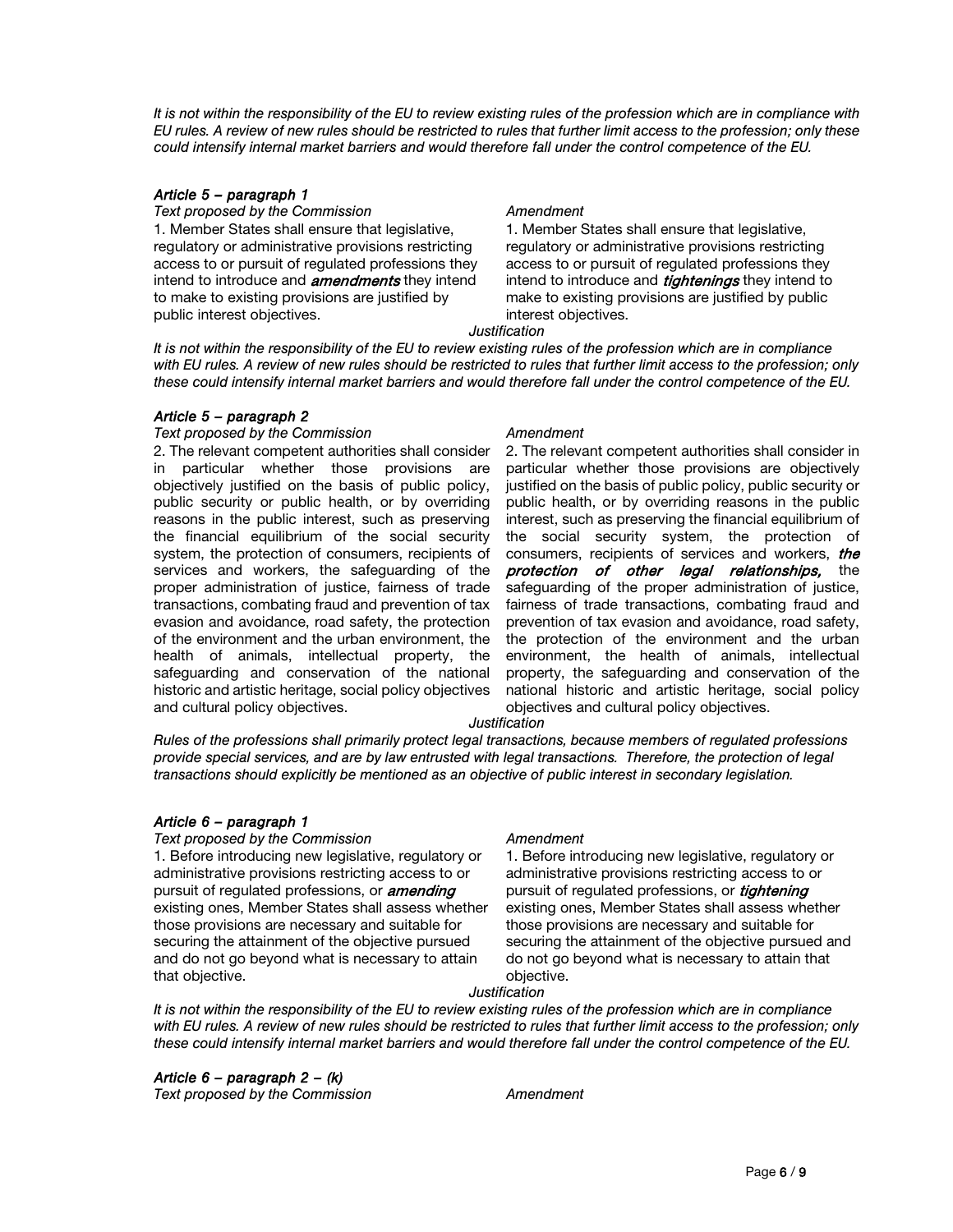*deleted* 

*(k) the cumulative effect of restrictions to both access to and pursuit of the profession, and in particular how each of those requirements contributes to and whether it is necessary to achieve the same public interest objective.* 

# *Justification*

*Recital 20 corresponds to Article 6, Paragraph 2 (k) and Paragraph 4, whose deletion is recommended. For a cumulative consideration existing national and EU-compatible rules are to be taken into account, therefore Article 6, Paragraph 2 (k) exceeds the scope of application of this proposal for a directive. In addition, the member states' legislators should obviously consider any new professional regulations in a broader regulatory context. The evaluation of the overall context including the consideration of existing rules in the course of national legislative procedures falls under the responsibilities of the members states.* 

## *Article 6 – paragraph 3*

### **Text proposed by the Commission Manufacture Amendment**

3. For the purposes of paragraph 2(j), where the measures are justified by consumer protection and where the risks identified are limited to the relationship between the professional and the consumer without negatively affecting third parties, the relevant competent authorities shall assess in particular whether the objective can be attained by protected professional title without reserving activities.

3. For the purposes of paragraph 2(j), where the measures are **solely** justified by consumer protection and where the risks identified are limited to the relationship between the professional and the consumer without negatively affecting third parties or other legal relationships, the relevant competent authorities shall assess in particular whether the objective can be attained by protected professional title without reserving activities.

### *Justification*

*It should be made clear that consumer protection alone cannot be used as an excuse for a regulation of the profession. In addition, it needs to be clarified that legal transactions, which involve the consumer but which are not limited to consumer protection, are an object of protection in the single market.* 

## *Article 6 – paragraph 4*

**Text proposed by the Commission Commission Amendment** 

- *4. For the purposes of paragraph 2(k), the relevant competent authorities shall assess in particular the cumulative effect of imposing any of the following requirements:* 
	- *(a) reserved activities, existing alongside protected professional title;*
	- *(a) continuous professional development requirements;*
	- *(b) rules relating to the organisation of the profession, professional ethics and supervision;*
	- *(c) compulsory chamber membership, registration or authorisation schemes, in particular where those requirements imply the possession of a particular professional qualification;*
	- *(d) quantitative restrictions, in particular requirements limiting the number of authorisations to practise, or fixing a minimum or a maximum number of employees, managers or representatives*

*deleted*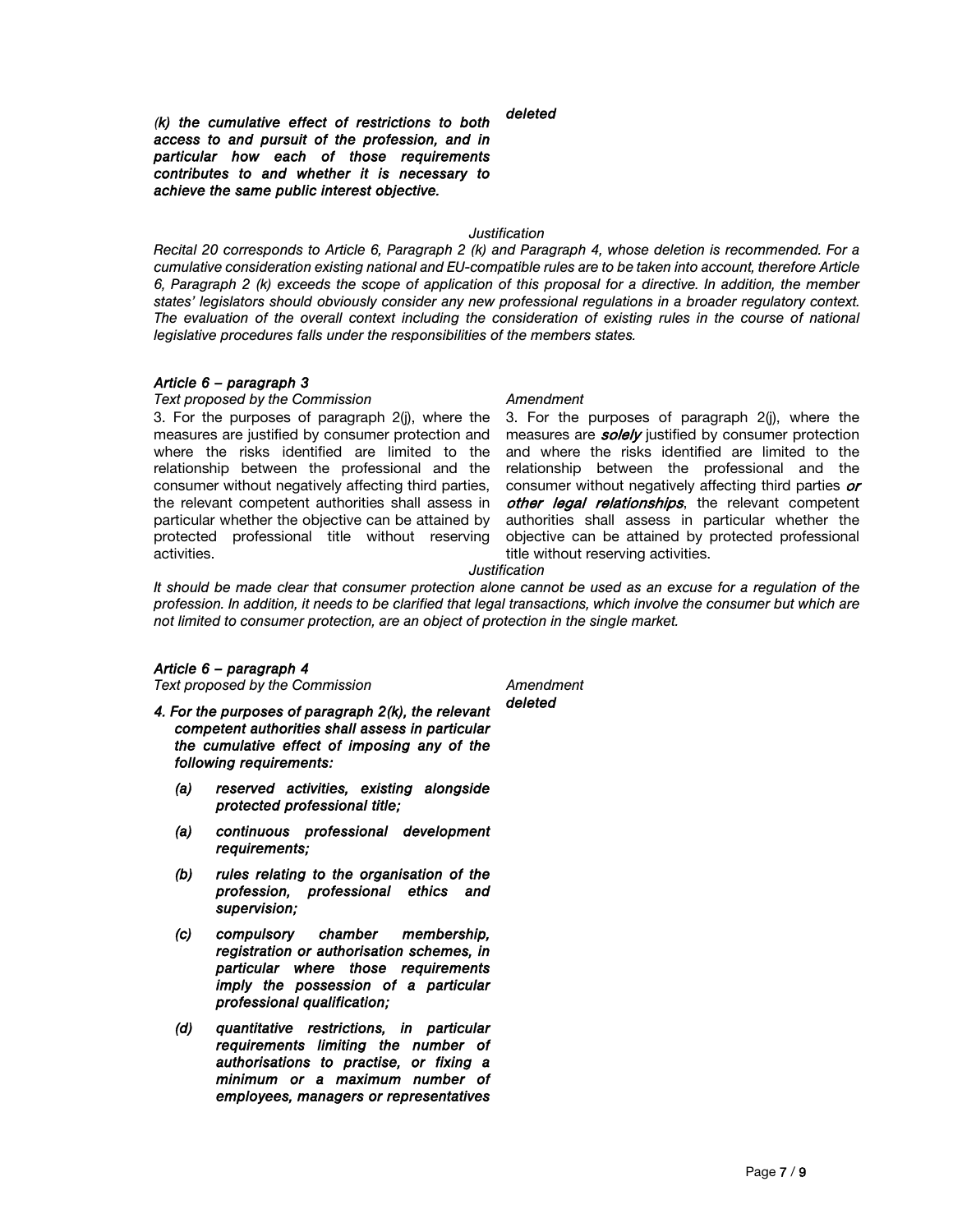*holding particular professional qualifications;* 

- *(e) specific legal form requirements or requirements which relate to the shareholding or management of a company, to the extent those requirements are directly linked to the exercise of the regulated profession;*
- *(f) territorial restrictions, in particular where the profession is regulated in parts of a Member State's territory in a different manner;*
- *(g) requirements restricting the exercise of a regulated profession jointly or in partnership, as well as incompatibility rules;*
- *(h) requirements concerning insurance cover or other means of personal or collective with regard to professional liability;*
- *(i) language knowledge requirements, to the extent necessary to practise the profession.*

### *Justification*

*Consequential deletion relating to the deletion of Article 6, paragraph 2 (k) Article 7* 

**Text proposed by the Commission Manufacture Amendment** 

Member States shall, by appropriate means, inform citizens, service recipients, representative associations and relevant stakeholders other than the members of the profession before introducing new legislative, regulatory or administrative provisions restricting access to or pursuit of regulated professions, or amending existing ones, and give them the opportunity to make known their views.

Member States shall, by appropriate means, inform representative associations of service recipients and members of the profession and relevant stakeholders other than the members of the profession before introducing new legislative, regulatory or administrative provisions restricting access to or pursuit of regulated professions, and give them the opportunity to make known their views.

## *Justification*

*For an informed debate within the legislative procedure, the group of addressees needs to be restricted to those with the relevant expertise and relevant experience.* 

### *Article 8 – paragraph 1*

### **Text proposed by the Commission Commission Amendment**

1. For the purposes of the efficient application of this Directive, before introducing new legislative, regulatory or administrative provisions restricting access to or pursuit of regulated professions, or **amending** existing ones, Member States shall encourage the exchange of information with competent authorities of other Member States on matters covered by this Directive, such as the particular way they regulate a profession or the effects of regulation identified in similar sectors of

1. For the purposes of the efficient application of this Directive, before introducing new legislative, regulatory or administrative provisions restricting access to or pursuit of regulated professions, or *tightening* existing ones, Member States shall encourage the exchange of information with competent authorities of other Member States on matters covered by this Directive, such as the particular way they regulate a profession or the effects of regulation identified in similar sectors of activities, on a regular basis, or, where appropriate, on an ad hoc basis.